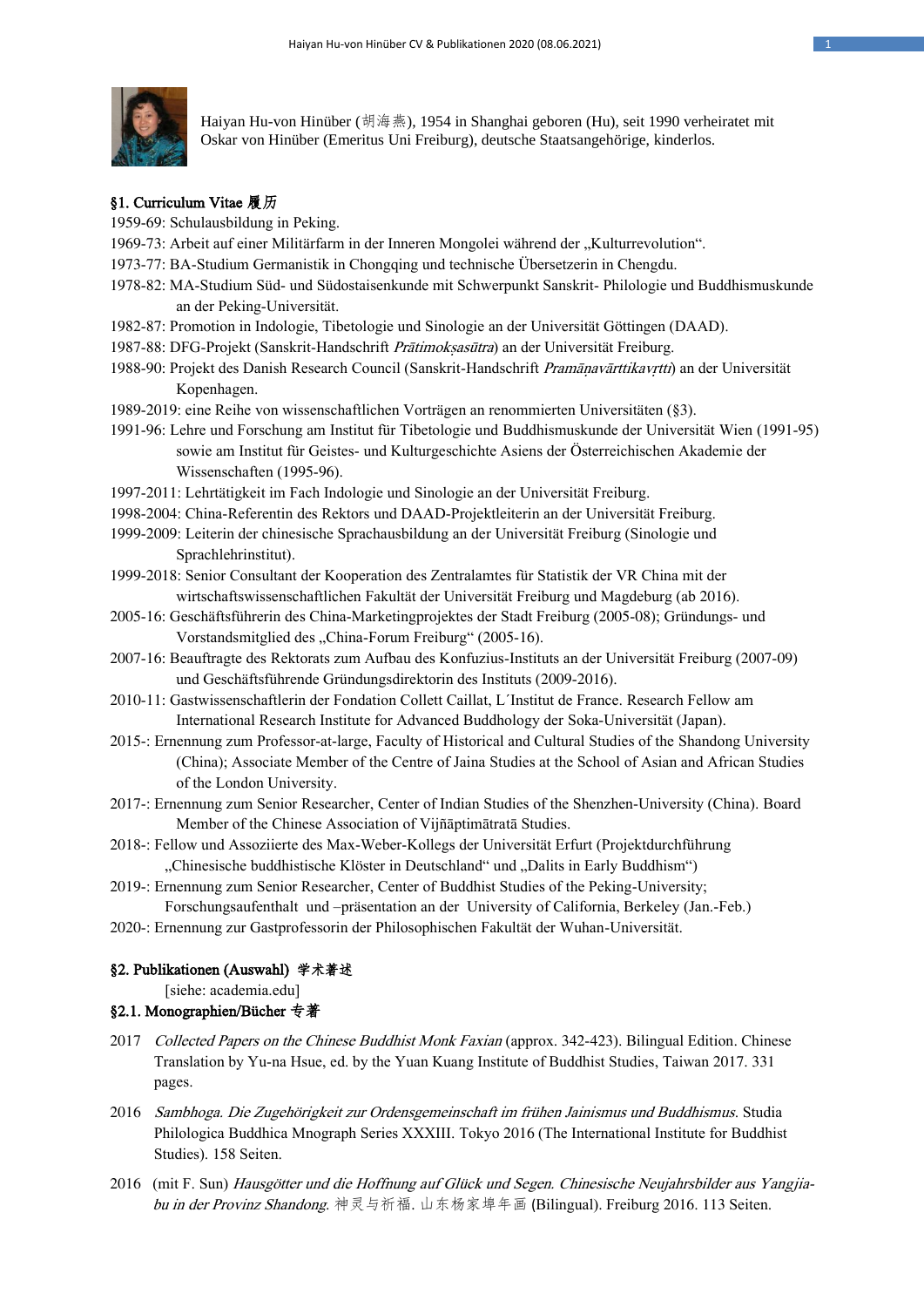- 2014 Das Bhikṣu-Prātimokṣasūtra der Mūlasarvāstivādins, anhand der Sanskrit-Handschriften aus Tibet und Gilgit sowie unter Berücksichtigung der tibetischen und chinesischen Übersetzungen, kritisch herausgegeben. Freiburg 2003. Online-Veröffentlichung der UB Freiburg 2014 (FreiDok). 68 Seiten.
- 2013 (mit N. Gantert) Seide, Drachen und Unsterblichkeit. Chinesische Kunstobjekte erzählen Geschichten. Freiburg 2013. 28 Seiten.
- 2009《 金剛經梵本及漢譯初步分析》(A Comparative Study of the Vajracchedikā-Sūtra. Xuan Zang's Translation collated with 3 Sanskrit versions and 5 other Chinese translations, introduced and commented, with two indices and bibliography). Ursprünglich: Datenbank der Peking-Universität 1982 (Online-Veröffentlichung der UB Freiburg 2009). 171 Seiten.
- 1994 Das Posadhavastu. Vorschriften für die buddhistische Beichtfeier im Vinaya der Mūlasarvāstivādins. Aufgrund des Sanskrit-Textes der Gilgit-Handschrift und der tibetischen Version sowie unter Berücksichtigung der Sanskrit-Fragmente des Poṣadhavastu aus zentralasiatischen Handschriftenfunden herausgegeben, mit den Parallelversionen verglichen, übersetzt und kommentiert, Reinbek 1994 (Studien zur Indologie und Iranistik, Monographie, 13).  $XIX + 552$  Seiten.

## §2.2. Artikel/Beiträge zu Sammelbänden 论文

2021

- "On the Buddhist Sanskrit term *sparśa* for the Middle Indic word *phāsu*. With a reference to the Chinese Saṃyuktāgama", in: *Annual Report of The International Research Institute for Advanced Buddhology at Soka University for the Academic Year 2020*, Vol. 24,Tokyo 2021: 53-64.
- 2020
- The Suspended Crossing (*śaṅkupatha*) in the Gorges of the Indus River as described by Chinese pilgrims Faxian, Dharmodgata and Xuanzang", in: *Annual Report of The International Research Institute for Advanced Buddhology at Soka University for the Academic Year 2019*, Vol. 23,Tokyo 2020: 167-186.
- "An Abbot´s Vision of an Authentic and Global Saṃgha. On the Efforts of Master Dayuan to Revive Buddhism in China", in: *Journal of the Oxford Center for Buddhist Studies* 19 (Special Issue, ed. by Carsten Krause), 2020: 52-100.
- (Conference Report) "Comparative Studies of Jainism and Buddhism: An International Symposium held in China", in: *Newsletter of Center of Jaina Studies* 15 (SOAS, London University), 2020: 18-19.
- "The Sea Voyage to China attempted by Indian Buddhist Monks during the Years from 305 to 435", in: *Studies in Chinese Religion* 6/4, 2020: 1-13.
- (Book Review) *Overcoming Doubts (Kaṅkhāvitaraṇī)*. Vol I: The Bhikkhu-Pātimokkha Commentary. Translated by K.R. Norman, Petra Kieffer-Pülz, and William Pruitt. Pāli Text Society, Bristol 2018. L, 628 pp. In: *Wiener Zeitschrift für die Kundes Südasiens* (Vienna Journal of South Asian Studies) 2020 (3 pages, in print)
- "佛寺鸣稚:关于犍稚功能与制作的戒律术语" [Striking the Gaṇḍī in Buddhist Monasteries] (Revised version with a new preface discussing some current studies on *gaṇḍī* , based on Xie Yi´s Chinese translation of author´s German article "Das Anschlagen der Gandī in buddhistischen Klöstern. Über einige einschlägige Vinaya Termini", in: *Papers in Honour of Prof. Dr. Ji Xianlin on the Occasion of His 80th Birthday*, ed. by

Zh. Li and Zh. Jiang, Nanchang (China) 1991, vol. 2, p.737-768), Part I in:《獅子吼》[*Shizi-Hou / Siṃhanāda*], The Quartely of the Hangzhou Buddhist Academy No. 15, Hangzhou 2020:10-22.

- "佛寺鸣稚:关于犍稚功能与制作的戒律术语" [Striking the Gaṇḍī in Buddhist Monasteries] (Revised version with a new preface discussing some current studies on *gaṇḍī* , based on Xie Yi´s Chinese translation of author´s German article "Das Anschlagen der Gandī in buddhistischen Klöstern. Über einige einschlägige Vinaya Termini", in: *Papers in Honour of Prof. Dr. Ji Xianlin on the Occasion of His 80th Birthday*, ed. by Zh. Li and Zh. Jiang, Nanchang (China) 1991, vol. 2, p.737-768), Part II in:《獅子吼》[*Shizi-Hou / Siṃhanāda*], The Quartely of the Hangzhou Buddhist Academy No. 16, Hangzhou 2020:6-20.
- "公元305至435年間印度僧侶的南海航行~海上絲路與中印交流" (Chinese Translation by Li Wei 李巍 and Shi Xianao 释賢奥of the article "The Sea Voyage to China attempted by Indian Buddhist Monks during the Years from 305 to 435", in: *Studies in Chinese Religion*, vol. 6, issue 4 , 2020, p. ?), published in: 《善 經 濟 · 佛 教 經 濟 學 的 歷 史 背 景 與 現 代 展 望 》 (*Shan Jingji. Fojiao Jingjixue de Lishibeijing yu Xiandaizhanwang / Shan-Goodness Economy: The Historical Background and Modern Prospects of Buddhist Economics*), co-ed. by HER Rey-Sheng 何日生 and CHEN Jinhua 陳金華 (Shan-Goodness Studies Series I), Singapore (World Scholastic Publishers) 2020: 44-63.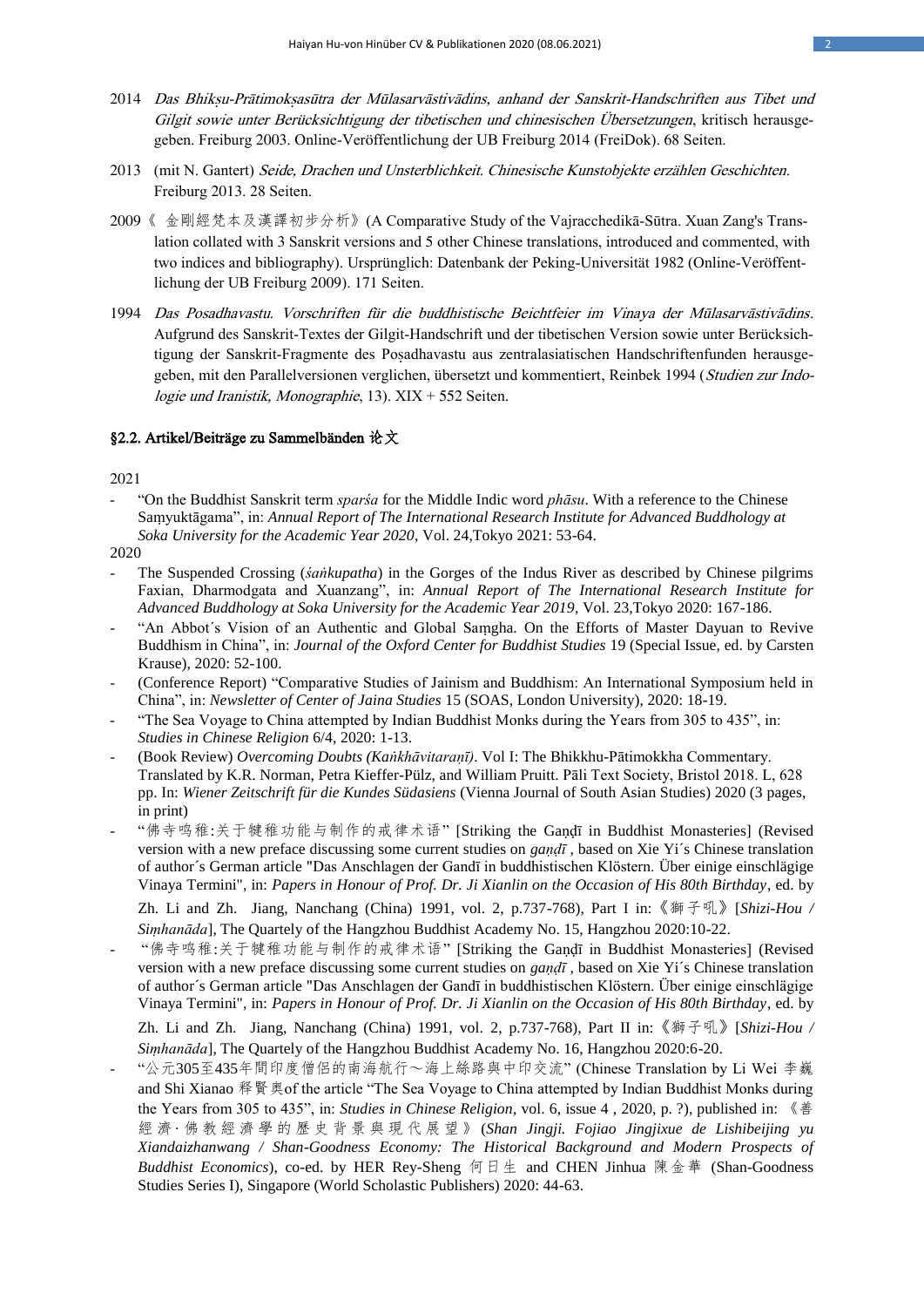- "法顯研究之六:求法高僧在北天竺攀岩走壁的绝技 論梵文 *śaṅkupatha* 與法顯的'傍梯'以及曇無竭 和玄奘的'杙'", in: 僊堂山與法顯文化 ▪ 漢僧法顯(337-422)其生平與遺產國際研討會論文集 (*Xiantang Mountain and Research on Faxian. Proceedings of the International Conference "From Xianghuan to Ceylon: The Life and Legacy of the Chinese Buddhist Monk Faxian (337-422)"*, held in Xiangyuan (China), March 25<sup>th</sup>-28<sup>th</sup> 2017), ed. by Shi Miaojiang 釋妙江, Chen Jinhua 陳金華 , Shi Kuanguang 釋寬廣, and Ji Yun 纪贇, Singapore (World Scholastic Publishers) 2019/2020: 423-446.
- "法顯研究之六:求法高僧在北天竺攀岩走壁的绝技 論梵文 *śaṅkupatha* 與法顯]的'傍梯'以及曇無 竭和玄奘的'杙'" (A shortened version without footnotes and bibliography of the article with the same title published in *Hualin International Journal of Buddhist Studies, Chinese Version*《華林國際佛學學刊》,

Singapur 2/1, 2019: 22-45) , published on June 2nd 2020 in: 燕园佛学 (*Yanyuan Foxue. "Buddhist Studies on the Compus"*: The WeChat Public Site of the Center of Buddhist Studies of Peking University).

- "從印度河上游到中國東海岸:二佛並坐像天竺源起考~重塑《法華經》的流傳版圖" (Revised version based on the Chinese translation by Xie Yi 谢艺 of the 2019 article "From the Upper Indus to the East Coast of China. On the Origin of the Pictorial Representation of the Lotus Sūtra", in: *Annual Report of The International Research Institute for Advanced Buddhology at Soka University for the Academic Year 2018*, vol. XXII, Tokyo 2019, p. 377-390) , in: 《佛教文化研究》(*Fojiao Wenhua Yanjiu / Studies of Buddhist Culture*), ed. by Hong Xiuping et al. 洪修平等主编, Nanking 2020/2021 (in print).

2019

- (with L. Soni) "Reality and Factuality of Classical Indian Narratives", in: Narrative Factuality. A Handbook, ed. by Monika Fludernik and Marie-Laure Ryan, Berlin (De Gruyter) 2019, p. 675-691 (Part 2: Buddhist Narratives by H. Hu-von Hinüber, pp. 679-691).
- [法顯研究之六:求法高僧在北天竺攀岩走壁的绝技](https://www.academia.edu/42978258/_2019e_%E6%B3%95%E9%A1%AF%E7%A0%94%E7%A9%B6%E4%B9%8B%E5%85%AD_%E6%B1%82%E6%B3%95%E9%AB%98%E5%83%A7%E5%9C%A8%E5%8C%97%E5%A4%A9%E7%AB%BA%E6%94%80%E5%B2%A9%E8%B5%B0%E5%A3%81%E7%9A%84%E7%BB%9D%E6%8A%80_%E8%AB%96%E6%A2%B5%E6%96%87_%C5%9Ba%E1%B9%85kupatha_%E8%88%87%E6%B3%95%E9%A1%AF%E7%9A%84_%E5%82%8D%E6%A2%AF_%E4%BB%A5%E5%8F%8A%E6%9B%87%E7%84%A1%E7%AB%AD%E5%92%8C%E7%8E%84%E5%A5%98%E7%9A%84_%E6%9D%99_) ~ 論梵文 *śaṅkupatha* 與法顯的"傍梯"以及曇無竭 [和玄奘的](https://www.academia.edu/42978258/_2019e_%E6%B3%95%E9%A1%AF%E7%A0%94%E7%A9%B6%E4%B9%8B%E5%85%AD_%E6%B1%82%E6%B3%95%E9%AB%98%E5%83%A7%E5%9C%A8%E5%8C%97%E5%A4%A9%E7%AB%BA%E6%94%80%E5%B2%A9%E8%B5%B0%E5%A3%81%E7%9A%84%E7%BB%9D%E6%8A%80_%E8%AB%96%E6%A2%B5%E6%96%87_%C5%9Ba%E1%B9%85kupatha_%E8%88%87%E6%B3%95%E9%A1%AF%E7%9A%84_%E5%82%8D%E6%A2%AF_%E4%BB%A5%E5%8F%8A%E6%9B%87%E7%84%A1%E7%AB%AD%E5%92%8C%E7%8E%84%E5%A5%98%E7%9A%84_%E6%9D%99_)"杙", in: *Hualin International Journal of Buddhist Studies, Chinese Version*《華林國際佛學學

刊》, Singapur 2019, vol. I/2, pp. 22-45.

- "The Venturesome Seafaring between India and China attempted by Indian monks during the 4<sup>th</sup> and 5<sup>th</sup> Century", in: Proceedings of the "International Forum on Buddhism and the Silk Route" 《佛教与"一带一 路"国际论坛~会议论文》, organized by the Research Center of Chan Buddhism and Human Civilization at Chinese University Hong Kong (September 13th-16th 2019) , pp. 9-18.
- "From the Upper Indus to the East Coast of China. On the Origin of the Pictorial Representation of the Lotus Sūtra (二佛并坐像天竺源起考)", in: Annual Report of The International Research Institute for Advanced Buddhology at Soka University for the Academic Year 2018, vol. XXII, Tokyo 2019, pp. 377- 390.
- 2018
- What to do if the Owner of a Monastry is put in jail? The Samgha's Begging Area according to Early Vinaya Texts, in: Saddharmāmṛtam. Festschrift für Jens-Uwe Hartmann zum 65. Geburtstag, hrsg. von O. von Criegern, G. Melzer und J. Schneider. Wien 2018 (Wiener Studien zur Tibetologie und Buddhismuskunde, Heft 93). 201-213.
- "Sambhoga. The Affiliation with a Religious Order in Early Jainism and Buddhism", in: Balbir, N. and Flügel, P. (eds.), *Jaina Studies. Selected Papers presented in the "Jaina Studies" Section at the 16th World Sanskrit Conference (Bangkok, Thailand) and 14th World Sanskrit Conference (Kyoto, Japan),* Delhi 2018. 7-22.

2017

(with Y. Yamanaka) "Did Buddha Vipaśyin teach the Prātimoksasūtra?" in: Annual Report of The International Research Institute for Advanced Buddhology at Soka University for the Academic Year 2016 (vol. 20). Tokyo 2017. 58-66.

2016

- "Grenzerfahrungen der chinesischen Indienpilger im fünften Jahrhundert", in: Der Weise geht leise. Gedenkschrift für Prof. Dr. Peter Greiner (1940-2010), hrsg. von H. von Senger und H. Hu-von Hinüber, Wiesbaden 2016. S. 15-32 [Chinese Translation by Yu-na Hsue, in: Yuan Kuang Journal of Buddhist Studies, No. 28, Taiwan 2016].
- (mit M. Huck) "Wissenschaftlicher Nachlass von Prof. Dr. Peter Greiner (1940-2011), in: Der Weise geht leise (s. oben), Wiesbaden 2016. S. 323-348.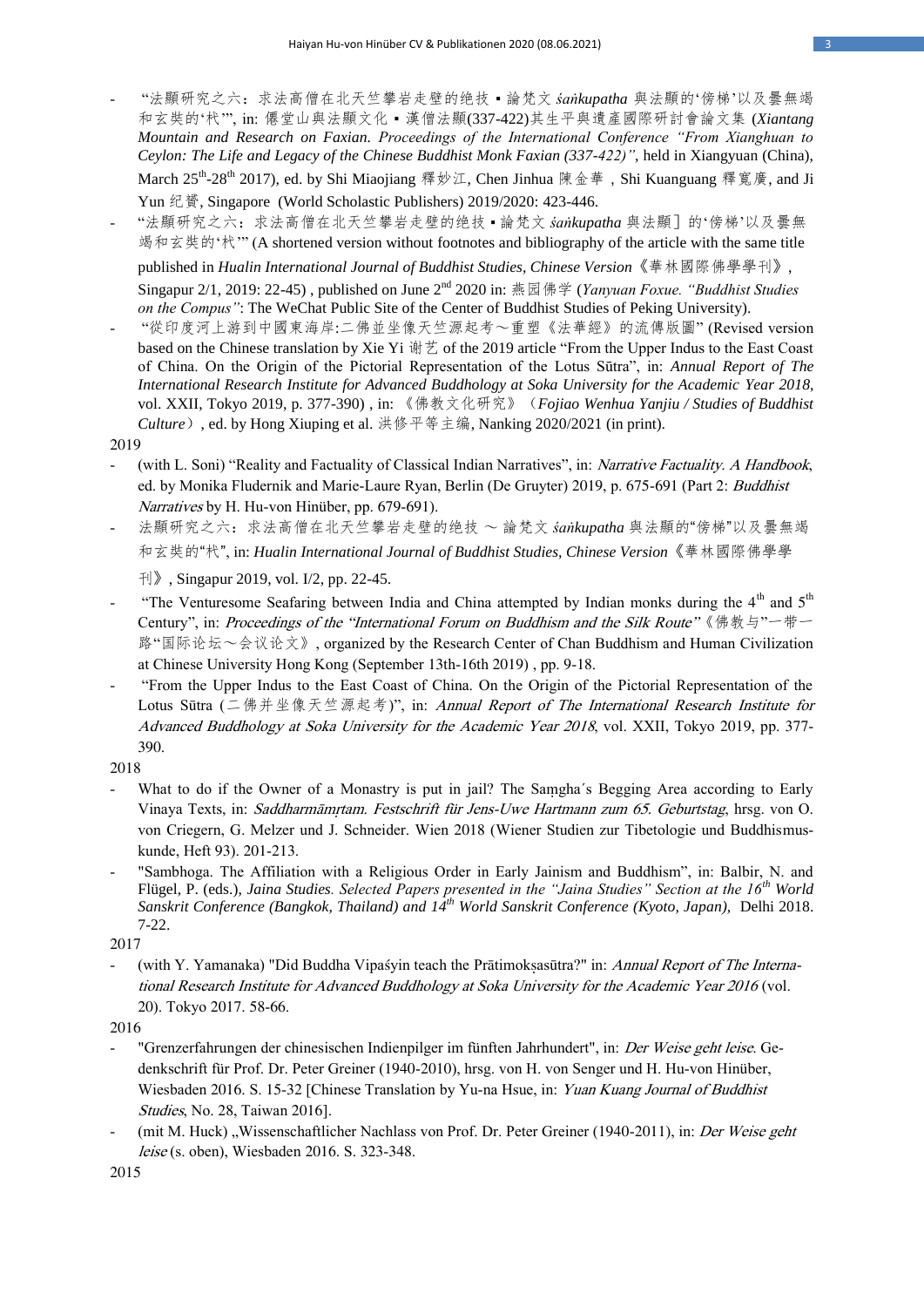"Faxian's Worship of Guanshiyin and the Lotus Sūtra of 286", in: Annual Report of The International Research Institute for Advanced Buddhology at Soka University for the Academic Year 2014 (vol. 18), Tokyo 2015, p. 311-319 [Chinese Translations by Yu-na Hsue in: Yuan Kuang Journal of Buddhist Studies, No. 27, Taiwan 2015].

2014

- "Quotations from earlier Buddhist Texts in the Posadhavastu of the Mūlasarvāstivāda School", in: Annual Report of The International Research Institute for Advanced Buddhology at Soka University for the Academic Year 2013, vol. XVII, Tokyo 2014, p. 89-94.
- "Einführung in die Chinesische Keramik" und "Chinesische Kalligraphie und Landschaftsmalerei", in: China im Spiegel der Zeit. Kunst aus 5 Jahrtausenden, hrsg. von Messmer Foundation, Riegel am Kaiserstuhl 2014, S. 7 und S. 65.
- Chinese Translations of Three Studies on Fa Xian by Dr. Haiyan Hu-von Hinüber, German Scholar of Buddhist History and Philology, translated by Yu-na Hsue, in: Yuan Kuang Journal of Buddhist Studies, No. 23, Taiwan 2014, p. 141-238.

2013

"The Case of the Missing Author - Who wrote the anonymous epilogue to Faxian's Foguoji", in: Annual Report of The International Research Institute for Advanced Buddhology at Soka University for the Academic Year 2012, vol. XIII, Tokyo 2013, p. 307-314.

2012

"On the Relationship between Asambhoga and Ukkhepaniyakamma", in: Annual Report of The International Research Institute for Advanced Buddhology at Soka University for the Academic Year 2011, vol. XII, Tokyo 2012, p. 77-85.

2011

- "Ji Xianlin (1911-2009)", in: Tocharian and Indo-European Studies, vol. 12, Copenhagen 2011, p. 3-31.
- "Faxian's (342-423) Perception of India Some New Interpretation of His Foguoji", in: Annual Report of The International Research Institute for Advanced Buddhology at Soka University for the Academic Year <sup>2010</sup>, vol. XI, Tokyo 2011, p. 223-247.
- Übersetzung- und Überlieferungsgeschichte des chinesischen Tripiṭaka (buddhistischen Kanons). Online-Veröffentlichung der UB Freiburg (FreiDok).

2010

- "Chinesische buddhistische Indienpilger als Grenzgänger. Ansätze zu einer neuen Deutung von Faxians Reisebericht Foguoji", in: From Turfan to Ajanta. Festschrift for Dieter Schlingloff on the Occasion of his Eightieth Birthday, ed. by Eli Franco and Monika Zin, Nepal (Lumbini International Research Institute) 2010, vol. I, p. 413-434.

2006

- "Some Remarks on the Sanskrit Manuscript of the Mūlasarvāstivāda-Prātimokshasūtra found in Tibet", in: Jaina-Itihāsa-Ratna. Festschrift für Gustav Roth zum 90. Geburtstag, hrsg. von Ute Hüsken, Petra Kieffer-Pülz und Anne Peters, Marburg 2006 (Indica et Tibetica 47), p. 283-337.

2005

- 《給美洲命名的弗萊堡人》(Der Freiburger, der Amerika den Namen gegeben hat.), in: 《歐覽月刊》 (Oulan), 2005, vol. 3.

2004

- (mit Y. Qu) 《留學史與東西文化交流: 兼論佛教對中國思維方式的影響》"The History of Overseas Study and the Communication between the Western and Eastern Culture. The Buddhist Influence on the Way of Thinking in China", in: Journal of the Chongqing University, 2004, 10/3, p. 72-75.
- Derselbe Artikel wurde aufgenommen in: Cultural Research, Journal of the Renmin-Universtiy, Peking 2004, No. 12, p. 52-55.

2000

《留學僧與留學生》(Chinesische Indienpilger im Mittelalter und die frühen Kommunisten als Austauschstudenten), in: 《旅德中華社會科學研究會 1999 年論文集》(Abhandlungen der Jahrestagung 1999 der Gesellschaft für Sozialwissenschaften in Deutschland) , Bonn 2000, p. 31-38.

1997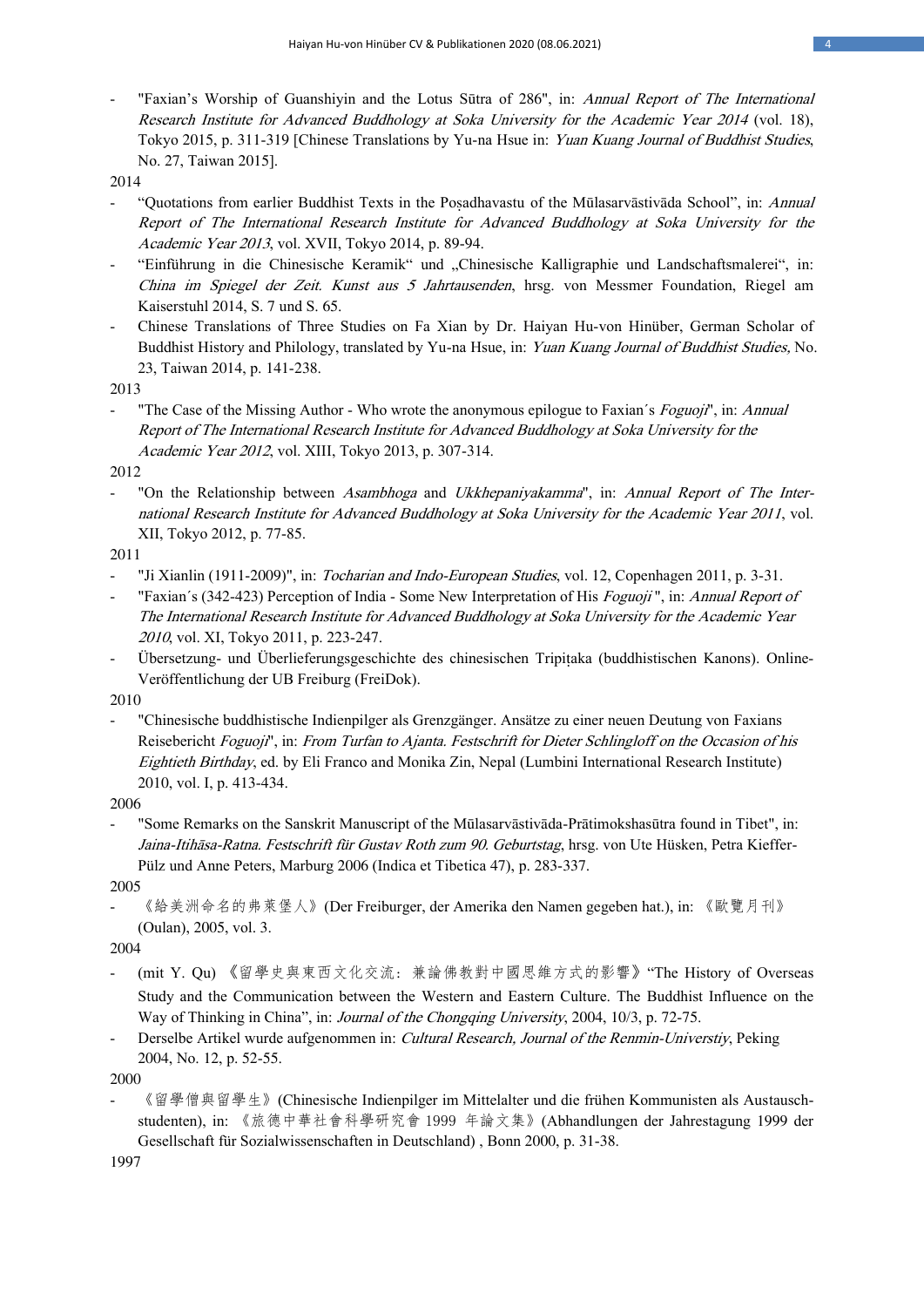- "The 17 Titles of the Vianyavastu in the Mahāvyutpatti. Contribution to Indo-Tibetan Lexicography II", in: Bauddhavidyāsudhākarah Studies in Honour of Heinz Bechert on the Occasion of His 65th Birthday, ed. by Petra Kieffer-Pülz & Jens-Uwe Hartmann, Swisttal-Odendorf 1997 (Indica et Tibetica, 30), p. 339-345.
- "On the Sources of Some Entries in the Mahāvyutpatti, A Contribution to Indo-Tibetan Lexicography", in: Untersuchungen zur buddhistsichen Literatur II, Gustav Roth zum 80. Geburtstag gewidmet, hrsg. von Heinz Bechert und Petra Kieffer-Pülz, Göttingen 1997 (Sanskrit-Wörterbuch der buddhistischen Texte aus den Turfan-Funden, Beiheft 8), p. 183-199.

1996

- "Aśoka und die buddhistische Uposatha-Zeremonie (I) - Aśokas 256 Nächte", in: Wiener Zeitschrift für die Kunde Südasiens, 1996, p. 87-99.

1991

- "Das Anschlagen der Gandī in buddhistischen Klöstern – über einige einschlägige Vinaya Termini", in: Papers in Honour of Prof. Dr. Ji Xianlin on the Occasion of His 80th Birthday, ed. by Zh. Li and Zh. Jiang, Nanchang (China) 1991, vol. 2, p.737-768.

1985

- 關于《金剛經》梵本及漢譯對勘的幾個問題 II (Some Problems Concerning the Comparative Studies of the Vajracchedikā-Sūtra II), in: South-Asian Studies, Peking University 1985, no. 3, p. 11-25.
- 關于《金剛經》梵本及漢譯對勘的幾個問題 I (Some Problems Concerning the Comparative Studies of the Vajracchedikā-Sūtra I), in: South-Asian Studies, Peking University, 1985, no. 2, p. 7-13.

# §2.3. Herausgeber- und Redationstätigkeiten 作为主编或副主编发表的书籍

2019

Editorship together with Harry Falk and Walter Slaje: Oskar von Hinüber, Kleine Schriften, Teil III (Glasenapp-Stiftung 49), Wiesbaden (Harrassowitz) 2019, 51+796 pages.

2016

- Der Weise geht leise. Im Gedenken an den Begründer der Freiburger Sinologie Professor Dr. Peter Greiner (1940-2010), hrsg. mit Harro von Senger, Harrassowitz 2016 (Freiburger Fernöstliche Forschung, Bd. 10), 356 Seiten.
- Schriften des Freiburger Konfuzius-Instituts, Bd. 3: H. Hu-von Hinüber und Fang Sun, Hausgötter und die Hoffnung auf Glück und Segen. Chinesische Neujahrsbilder aus Yangjiabu in der Provinz Shandong, Freiburg 2016. 113 Seiten.
- Homepage IRIAABS (Association "International Research Institute of Advanced Asian and Buddhist Studies Freiburg").

2014

Schriften des Freiburger Konfuzius-Instituts, Bd. 2: Nora Gantert und H. Hu-von Hinüber, Seide, Drachen und Unsterblichkeit. Chinesische Kunstobjekte erzählen Geschichten. Freiburg <sup>1</sup>2013, <sup>2</sup>2014. 28 Seiten.

2013

Schriften des Freiburger Konfuzius-Instituts, Bd. 1: Dieter Maier, Von Schwenningen am Neckar nach Shanghai. Die Geschichte einer Handelsfirma und ihrer Gründerfmilien (1929-1949). Mit einer Einführung von Bernd Martin. Freiburg 2013. 163 Seiten.

2009-16

- Redaktionsleitung der Homepage des Konfuzius-Instituts an der Universität Freiburg.

2008-10

Homepage des Fachs Sinologie der Universität Freiburg.

2005-07

Homepage des China-Forum Freiburg (mit S. Weber).

1995-98

Mitherausgebertätigkeit bei der Reihe *Buddhist Texts Not Contained in the Tripitaka* 藏外佛教文獻, ed. by G. Fang, vol.1-6 (1995-98), Peking.

1988-90

Mitherausgebertätigkeit bei der Zeitschrift Studies in Central and East Asian Religions, ed. by P. K. Sörensen, I. A. Kristensen and H. H. Sörensen, vol. 1-3 (1988-90), Copenhagen & Aarhus.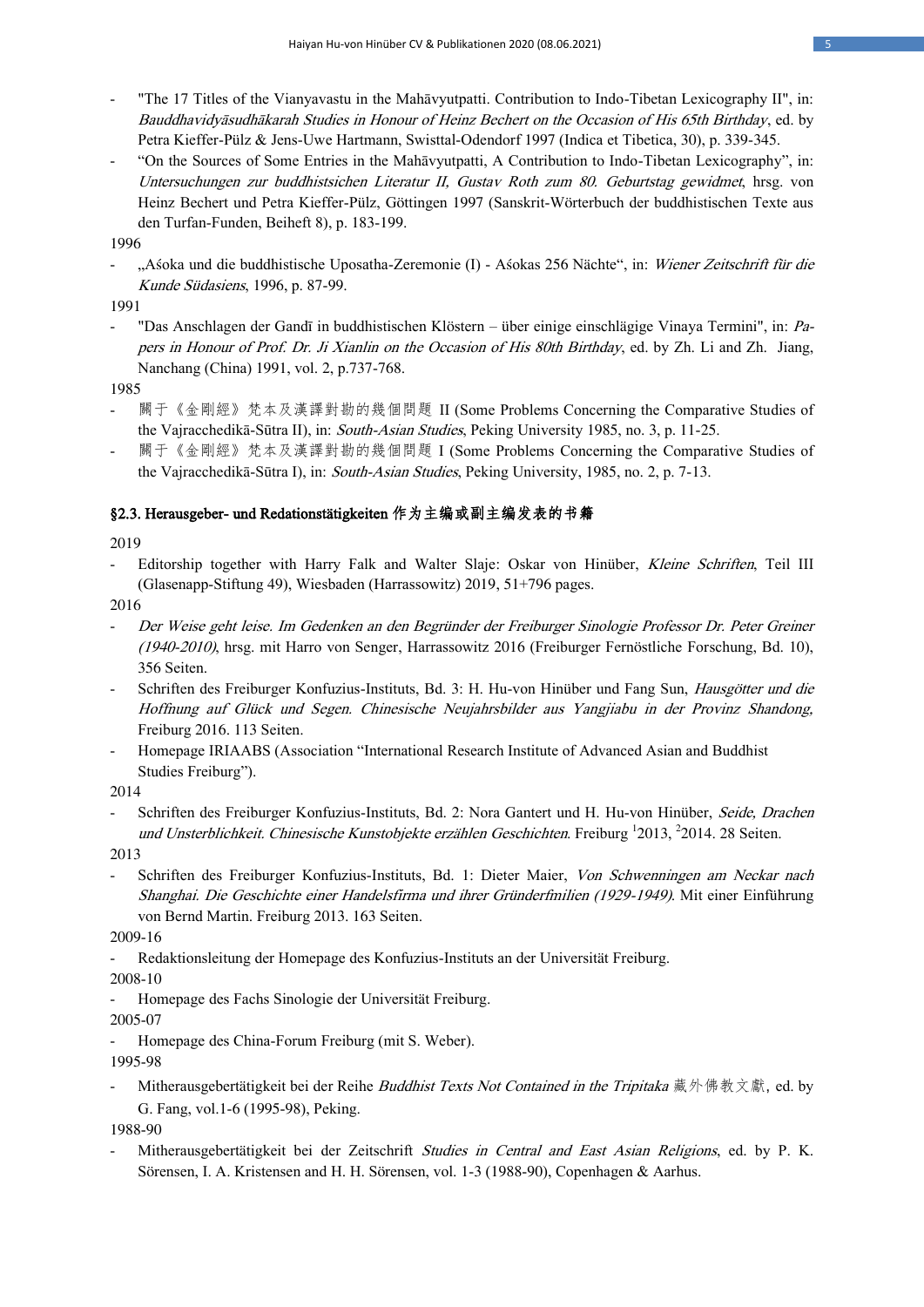# §2.4. Varia (Bücherbesprechung, wiss. Berichte, Laudatio, Nachruf, Vor- und Nachworte) 书评等短文

2020

- Konferenzbericht "Comparative Studies of Jainism and Buddhism: An International Symposium held in China", in: Newsletter of Center of Jaina Studies (SOAS), London University, Issue 15, 2020, p.18-19.

2019

- Kurzbericht über das abgeschlossene Fellowprojekt "Chinesische buddhistische Klöster in Deutschland. Zu Entwicklungen im 21. Jahrhundert", in: Nachrichten des Max Weber Kollges, Heft 19 // Winter 2018/2019, S. 15-16.

2018

Nachruf für Prof. Dr. Andreas Gruschke [\(http://www.iriaabs-freiburg.de/index.php/2-uncategorised/9](http://www.iriaabs-freiburg.de/index.php/2-uncategorised/9-andreas-gruschke#traueranzeige-nachruf) [andreas-gruschke#traueranzeige-nachruf\)](http://www.iriaabs-freiburg.de/index.php/2-uncategorised/9-andreas-gruschke#traueranzeige-nachruf)

2017

ekaposadha and ekamaṇḍalī. Some comparative notes of Jaina and Buddhist monastic rules (abstract of the paper given on March 18th 2017 at the 19<sup>th</sup> Jaina Studies Workshop "Jainism and Buddhism", in: Newsletter of Centre of Jain Studies (SOAS), London University, Issue 12, 2017, p. 7-8.

2014

- "Harro von Senger 70 Jahre alt", eine Laudatio in: Freiburger Universitätsblätter, Heft 205/3. Heft Jahrgang 2014, S. 106-108.
- 胡海燕博士致《圓光佛學學報》第 23 期讀者 (Nachwort zu Hsue Yu-nas chinesischer Übersetzung von drei Aufsätzen Hu-von Hinübers über Faxian), in: Yuan Kuang Journal of Buddhist Studies, No. 23, Taiwan 2014, p. 237-238.

2013

Vorwort (S. 8-11) in: Dieter Maier, Von Schwenningen am Neckar nach Shanghai. Die Geschichte einer Handelsfirma und ihrer Gründerfmilien (1929-1949), Freiburg 2013.

2009

In memoriam Ji Xianlin 季羨林 (6. August 1911- 11. Juli 2009)", in: *Journal of the International* Association of Buddhist Studies, vol. 32, no. 1-2, 2009 (2010), p. 5-9.

1996

- 《介紹西德巴伐利亞州立科學院的藏德字典工作》(Kurzanzeige: Zum tibetisch-deutschen Wörterbuch der bayrischen Akademie der Wissenschaften), in: 《藏學研究通訊》 (Berichte über Forschungsergebnisse in Tibetologie), No. 12, Peking 1996, p. 1.

1995

- [Besprechung zu:] Klaus Wille, Die handschriftliche Überlieferung des Vinayavastu der Mūlasarvāstivādin (Verzeichnis der orientalischen Handschriften in Deutschland, Supplementband 30), Wiesbaden / Stuttgart: Franz Steiner Verlag 1990, 174 S., in: Zeitschrift der Deutschen Morgenländischen Gesellschaft, Bd. 145, Heft 1, 1995, p.197-198.

# §2.5. Übersetzungen im Fach Orientalistik (Auswahl) 专业翻译

1984

"民族史詩和往事書" (Übersetzung aus Moris Winternitz, Geschichte der indischen Literatur, Bd. I, Leipzig <sup>2</sup>1909, S. 259-440: Mahābhārata und Rāmāyana (II. Abschnitt: Die volkstümlichen Epen und die Purānas), in: 印度兩大史詩評論匯編 / Seleted Treatises on the Two Great Epics of India, ed. by Ji Xianlin and Liu Anwu, Publishing House for Social Sciences China's, Peking 1984, p. 309-415.

1982

(mit Y. Ren und Q. Duan] 美國、西歐和聯邦德國的東南亞學 (Übersetzung von Bernhard Dahm, Die Südostasienwissenschaft in den USA, in Westeuropa und in der Bundesrepublik Deutschland, Göttingen 1975, 121 S.), in: 《南亞與東南亞資料》 (Forschungsberichte über Süd- und Südostasien), Peking 1982, no. 4, ed. by the Institute for South-Asian Studies of the Chinese Academy of Social Sciences at the Peking-University, p. 1-69.

# §3. Vorträge (Auswahl) 学术讲座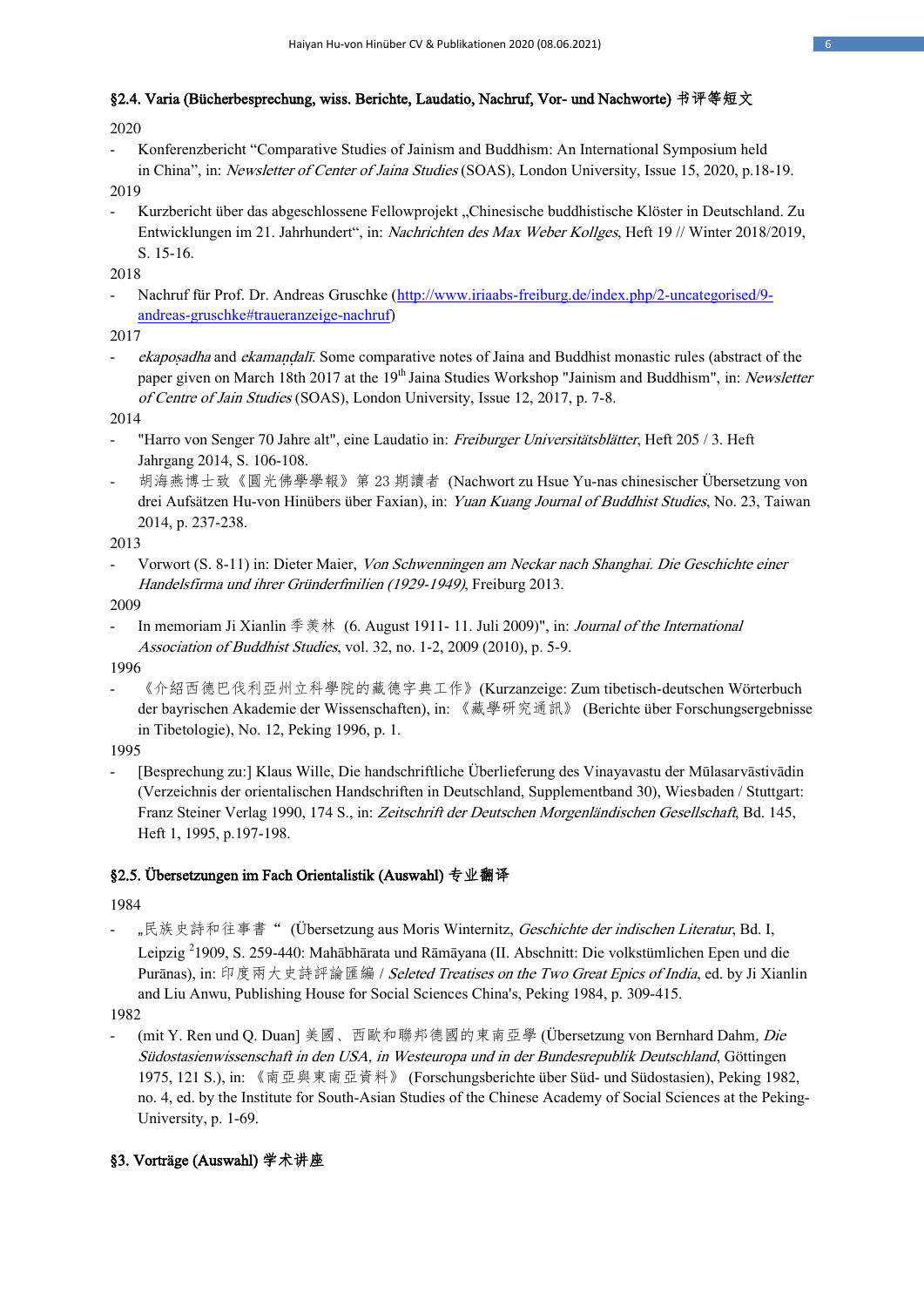(78) 2020/2: On the Social and Religious Background of Liuzusi´s Missionary Activities and International Network with Universities under the Leadership of Abbot Dayuan.

- Universität Hamburg, 10.02.2020, at the International Workshop "Buddhist Leadership in Modern China" organized by the Numata Center for Buddhist Studies.

(77) 2020/1: Historical Text Sources on the Relationship between Buddhists and Caṇḍālas (Dalis)

- Universität Erfurt (Max Weber Kolleg), 07.01.2020.

(76) 2019/7: 德语国家太虚研究简介 (Research on Master Taixu in Germany)

On November 2nd, during the Second International Conference "Taixu and the Modern China" 第二届《太虚 与近代中国》国际研讨会, held at the Peking University (北京大学佛教研究中心与闽南佛学院举办) (75) 2019/6: Satyaka´s Challenge – A Debate between Jainas and Buddhists (薩遮的挑戰 - 耆那教和佛教之間 的一場辯論)

On October 26th, during the International Symposium "Comparative Religious Studies in the Context of Traditional Indian Culture and the Sinicization of Buddhism" (印度传统文化中的宗教与佛教中国化), held at the Sun Yat-sen University (中山大学佛学研究中心与伦敦大学耆那教研究中心举办)

(74) 2019/5: On the Indian Origin of the Two Sitting Buddhas.

- Fudan University. 18.10.2019.

(73) 2019/4: 一带一路的先行者—东晋高僧法显的天竺之行 (Faxian´s Travel to India)

- Wuhan University, 04.09.2019.

(72) 2019/3: The Venturesome Seafaring between India and China attempted by Indian monks during the 4th and 5th century.

- Hongkong Chinese University, 15.09.2019, during the "International Forum on Buddhism and the Silk Route".

(71) 2019/2: Vom oberen Indus bis an die Ostküste Chinas. Zum Ursprung der symbolischen Darstellung des Lotus Sūtra

- University Basel, on September  $4<sup>th</sup>$  (organized by the Swiss-Indian Association)

(70) 2019/1: From the Upper Indus to the East Coast of China. On the Origin of the Pictorial Representation of the Lotus Sūtra.

- UC Berkeley, on January 30<sup>th</sup>, at the Tang Center for Silk Road Studies:<https://youtu.be/c8S9ue85mGc>.

(69) 2018/5 欧洲佛教哲学研究的源起 (How Studies on Buddhist philosophy in Europe began)

- Sun Yat-sen University, 10.12.2018.

(68) 2018/4 二佛并坐 (Two Sitting Buddhas)

- Sun Yat-sen University, 06.12.2018.

(67) 2018/3 东晋高僧法显的一带一路 (The Buddhist Monk Faxian and his "One Belt and One Road") - Liuzu Monastery (China), 03.12.2018.

(66) 2018/2: From Qizil to Siṃhadvīpa. On the Indian Origin of the Procession with Buddha's Image as Recorded by Xuanzang and Faxian 從龟兹到獅子國:試探玄奘與法顯所記行像儀軌的天竺源頭

- Jintai Academy, 18.08.2018, at the Xuanzang Conference in Xi´an (第一届玄奘与一带一路国际学术研讨会).

(65) 2018/1: Chinesische buddhistische Klöster in Deutschland. Zu Entwicklungen im 21. Jahrhunder.

- University Erfurt, 03.07.2018, at the Max Weber Kolleg.

(64) 2017/14: 釋迦多寶并坐像的西域探源 (On the Indian and Central-Asian Derivation of Prabhūtaratna´s Image sitting side by side with Śākyamuni Buddha).

- Shandong University, 06.12.2017.

(63) 2017/13: 佛教哲学研究在欧洲的源起 (Initiation and Development of Research on Buddhist Philosophy in Europe).

- Hangzhou Buddhist Academy, 03.12.2017, during the 15th International Conference "Buddhism in the Region Zhejiang and Jiangsu".

(62) 2017/12: 一帶一路的先行者~東晉高僧法顯《佛國記》新詮 (Buddhist Monk Faxian as Pioneer of "One Belt One Road").

- Zhejiang University, 01.12.2017.

(61) 2017/11: Vom oberen Indus bis an die Ostküste Chinas. Zum Ursprung der bildlichen Darstellung einer Episode aus dem Lotus Sūtra.

- Universität Jena, 21.09.2017, auf dem "33. Deutscher Orientalistag".

(60) 2017/10: What to do if the Owner of a Monastry (Vihārasvāmin) is put in jail? The Samgha´s begging area according to the Kṣudrakavastu of the Mūlasarvāstivāda-Vinaya.

- University Toronto, 25.08.2017, at the 18<sup>th</sup> Conference of the International Association of Buddhist Studies.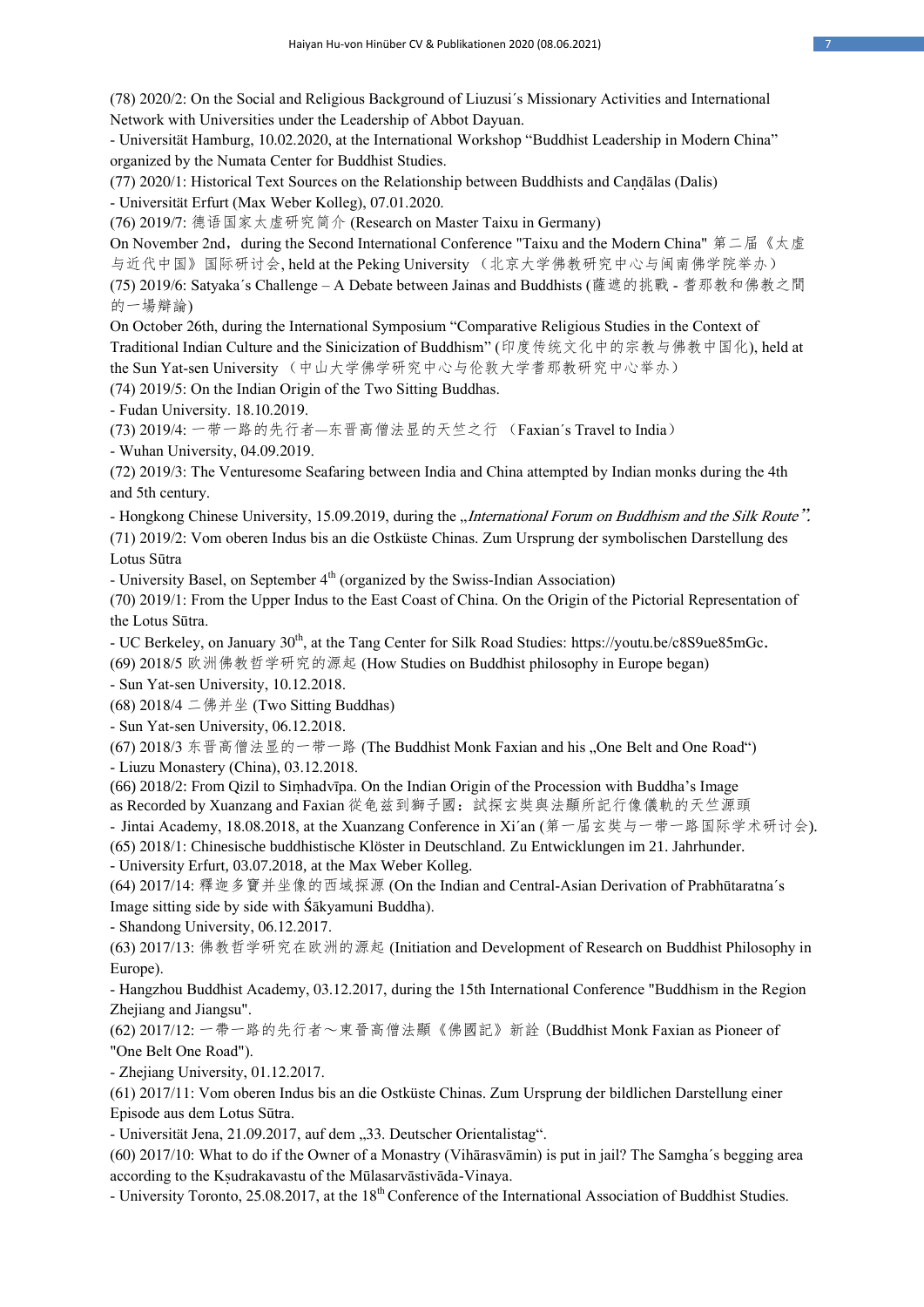(59) 2017/9: Factuality, Reality and Truth in Classical Indian Narratives.

- Freiburg Institute for Advanced Studies, 07.07.2017, at the International Conference "Handbook Narrative Factuality".

(58) 2017/8: Some Remarks on the Buddhist term of meditation *caṅkrama-niṣadyā* as recorded by Faxian (approx. 342-423).

- University Göttingen, 27.06.2017, at the International Conference on "Theory and Practice of Meditation in Chinese Buddhism in a Global Context".

(57) 2017/7: 東晉求法高僧在印度河谷攀岩走壁的绝技.《佛國記》與《曇無竭傳》的比較研究~梵文 "楔子路"與"杙" 和 "傍梯" 的對應 (The Chinese term yì 杙 for Sanskrit śankupatha (peg) as recorded by the Buddhist monk Tanwujie who followed Faxian's travel to India in early 5<sup>th</sup> Cent.).

- Sun Yat-sen University, 24.05.2017.

(56) 2017/6: 法显《佛国记》在西方的早期翻译以及欧洲汉学的兴起~兼论佛学研究与对外汉语教学的关 系 (The Earliest Translations of Faxian´s Travel Report and the Beginning of China Studies in Europe, with

some remarks on the importance of Buddhist studies for teaching Chinese as a foreign language). - South China Normal University, 22.05.2017.

(55) 2017/5: 欧洲印度学的起源~兼论 21 世纪南亚研究的重要性 (How the Indology in Europe began - On the Importance of South Asian Studies in the  $21<sup>st</sup>$  Century).

- Shenzhen-University, 18.05.2017, organized for the Hongai Association of Literature.

(54) 2017/4: 欧洲印度学的起源~兼论 21 世纪南亚研究的重要性 (How the Indology in Europe began - On the Importance of South Asian Studies in the  $21<sup>st</sup>$  Century).

- Peking Reaearch Institute of Buddhist Culture, 16.05.2017.

(53) 2017/3: Some New Interpretations of FaxIan's Record Foguoji.

- Xiangyuan (China), 27.03.2017, at the "International Conference: From Xianghuan To Ceylon: The Life And Legacy Of The Chinese Buddhist Monk Faxian", organized by the British Columbia University and Buddhist Academy Wutaishan.

(52) 2017/2: 从陈寅恪到季羡林 - 德国梵文语言学对中国近代佛学研究的影响 (From Chen Yinke to Ji Xianlin. The Influence of the German Sanskrit Philology on the Buddhist in Studies in modern China).

- Tsinghua University (Peking), 23.03.2017, at the Tsinghua Institute for Advanced Study in Humanities and Social Sciences.

(51) 2017/1: *ekaposadha* and *ekamandalī*. Some comparative notes of Jaina and Buddhist monastic rules. - Londong University, 18.03.2017, at the 19<sup>th</sup> Jaina Studies Workshop "Jainism and Buddhism" (SOAS). (50) 2016/4: 东晋时期广州与印度洋之间的海上丝绸之路.兼论"一带一路"与佛教的东渐过程 (The Maritime Silk Road between India and Guangzhou during the Eastern Jin Time, 4<sup>th</sup>-5<sup>th</sup> Century). - Sun Yat-sen University, 25.11.2016.

(49) 2016/3: 从陈寅恪到季羡林 - 德国梵文语言学对中国近代佛学研究的影响 (From Chen Yinke to Ji Xianlin. The Influence of the German Sanskrit Philology on the Buddhist in Studies in modern China).

- Sun Yatsen-University, 23.11.2016.

(48) 2016/2: Procession of Buddha's Image during the  $3<sup>rd</sup>$  and  $5<sup>th</sup>$  Century. Some Remarks on Early Indian Influence on the Chinese Buddhism.

- Shenzhen University, 13.11.2016, at the  $2<sup>nd</sup>$  Indological Conference, co-organized by the Indian Council of Cultural Relations.

(47) 2016/1: 印度早期佛教史料的研究及其现状 (Historical Sources concerning the Early Buddhism in India - A Servey of the Materials and the State of Research).

- Shandong University, 14.04.2016, at the Faculty of History and Cultural Research.

(46) 2015/9: 《翻譯名義大集》中的戒律词条与藏传佛教律经的研究 (Entries in the Sanskrit-Tibetan

Dictionary Mahāvyutpatti and Vinaya tradition in Tibetan Buddhism)

- Shandong University, 10.12.2015, at the Center of Buddhist Studies.

(45) 2015/8: On the Meaning of Saṃbhoga in Early Jainism and Buddhism.

Fudan-University, Shanghai, 08.12.2015, at the Center of Gandhi and Indian Studies (Series of Sumposien No. 103 of the Faculty of Literature and History).

(44) 2015/7: Buddhist Procession and Performance in Central Asia and North India in the 3rd to 5th Century.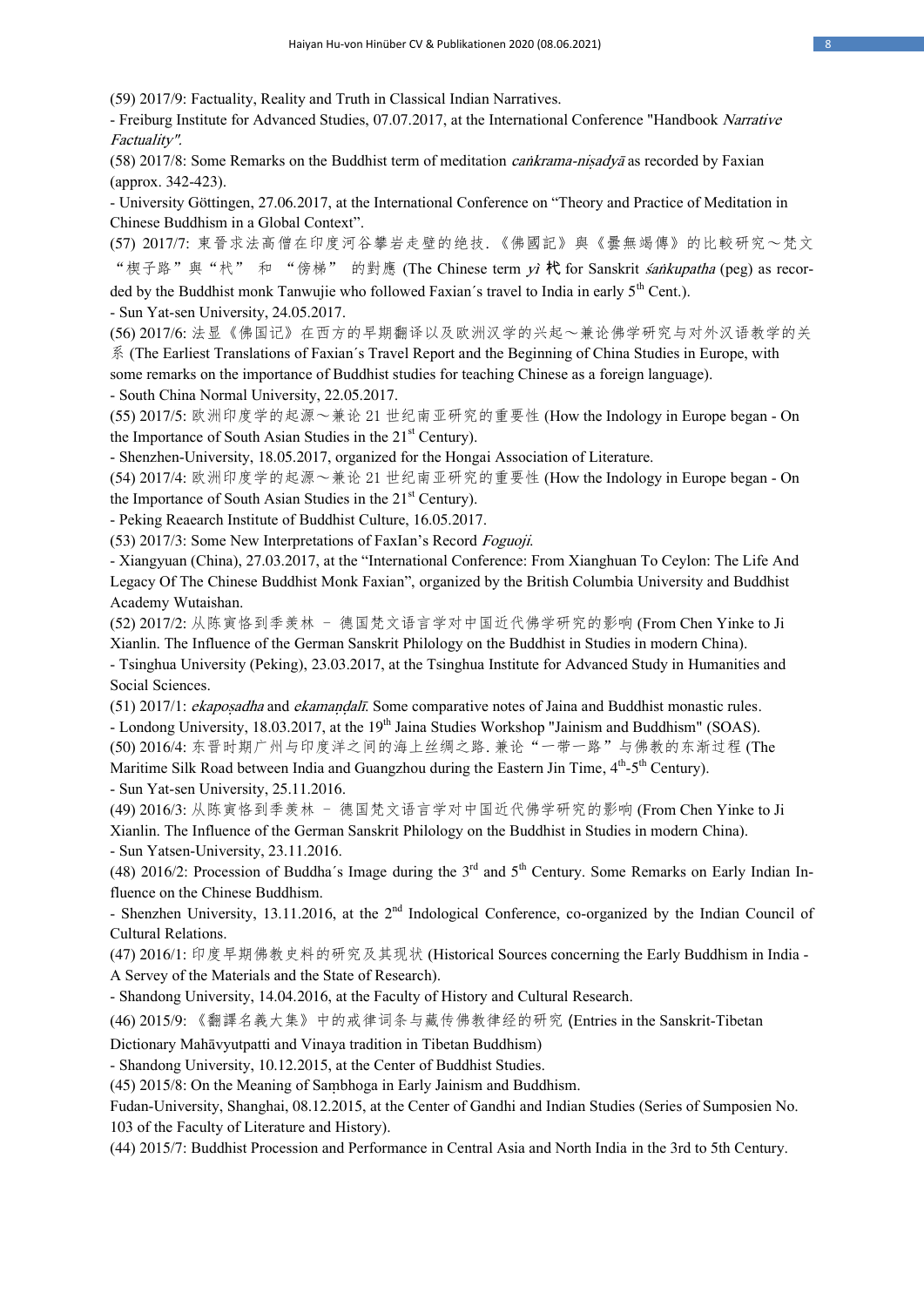- University Heidelberg, 17.11.2015, at 4<sup>th</sup> International Colloquium of the Société Européenne pour l'Étude des Civilisations de l ´Himalaya et de l'Asie Centrale "Religious Revivals and Artistic Renaissance in Central Asia and the Himalaya Region. Past and Present".

(43) 2015/6: 從古印度雕塑到朝聖心理學~談《法顯傳》的跨學科研究 (From Buddhist Arts to Psychology of Pilgrims: Interdisciplinary Approch to Faxian Biography).

- Nanking University, 22.10.2015, organized by the Dept. of Social Sciences and the Faculty of Philosophy.

(42) 2015/5: 早期耆那教與佛教的「同利養」(On saṃbhoga in Early Jainism and Buddhism)

- Shandong University, 21.10.2015, at the Center of Buddhist Studies.

(41) 2015/4: Tale of Leaves: Preservation and Research of Buddhist Sanskrit Manusscripts found in Tibet.

- University Freiburg, 27.08.2015, at the International Symposium «Cultural Inclusion in China and the World». (40) 2015/3: On the Meaning of saṃbhoga in Early Jainism and Buddhism.

- Silpakorn University, Bangkok, 01.07.2015, during the 16<sup>th</sup> World Sanskrit Conference.

(39) 2015/2: Gegensätze voller Harmonie. Kulturelle Vielfältigkeit Chinas am Beispiel historischer Sehenswürdigkeiten in Peking.

- China Tours Freiburg & China Forum Freiburg, 22.05.2015.

(38) 2015/1: Die chinesische Porzellansammlung am Freiburger Konfuzius-Institut. Symbolik und Technik.

- Siemenshaus Freiburg, 29.01.2015, veranstaltet vom Verein Deutscher Ingenieure.

(37) 2014/4: 法顯《佛國記》的幾點新詮釋 (Some New Interpretations on Faxians Travel Report Foguoji).

- Shandong University, 11.12.2014, at the Center of Buddhist Studies.

(36) 2014/3 Buddhistische Begriffe in der chinesischen Umgangssprache .

- Universität Frankfurt, 09.05.2014, Jahrestagung des Fachverbandes Chinesisch e.V.

(35) 2014/2: Die Indienreise des chinesischen buddhistischen Mönchs Faxian.

- Universität Basel, 30.04.2014, veranstaltet von der Schweizerisch-Indischen Gesellschaft.

(34) 2014/1: Darstellung des Pferdes in der chinesischen Kunst.

- Uniseum Freiburg, 30.01.2014, (mit N. Gantert).

(33) 2013/6: 印度早期的佛教造像及其研究現狀 (Fühindische buddhistische Kunst und der aktuelle Forschungsstand).

- Shandong-Museum (China), 13.12.2013, at the Conference 佛教造像碑与佛教艺术学术研讨会 (Buddhist Art: Sculptures on Stone Tables).

(32) 2013/5: 德文教堂名義淺析 (Dom, Münster und Basilika. Synonyme für "Gotteshaus" in deutscher Sprache).

- Shandong Universität (China), 12.12.2013, am Deutschen Seminar.

(31) 2013/4: Seide, Drachen und Unsterblichkeit. Chinesische Kunstobjekte erzählen Geschichten

- Uniseum Freiburg, 03.12.2013, Vortrag zur Eröffnung der Sonderausstellung der Privatsammlung Otmar Kurrus (mit N. Gantert).

(30) 2013/3: Die Bedeutung von "Zhongguo" bei chinesischen Buddhisten im 5. Jh.

- Universität Würzburg, 09.11.2013, Jahrestagung der Deutschen Vereinigung für Chinastudien.

(29) 2013/2: Zur Entstehung der buddhistischen Schulen in China (5.-8. Jh.)

- Universität Freiburg, 26.10.2013, Workhsop "Buddhistische Kultur in Geschichte und Gegenwart Chinas".

(28) 2013/1: Faxians Guanyin-Verehrung und das Lotus-Sutra aus dem Jahr 286.

- Universität Münster, 24.09. 2013, auf dem "32. Deutscher Orientalistentag".

(27) 2012: 法显 «佛国记» 在西方的早期翻译以及欧洲汉学的兴起.论佛学研究与对外汉语教学的关系

(Frühe Übersetzungen von Faxians Reisebericht und Anfänge der Sinologie in Europa". Zur Beziehung der chinesischen Sprachausbildung zur Buddhismusforschung).

- Nanjing-University, 19.05.2012, im Symposium "Chinese Culture and the World".

(26) 2011: Vinaya Entries in the Mahāvyutpatti.

- International Institute for Buddhist Studies, Tokyo, 16.12.2011.

(25) 2010/3: Hokken´s (342-423) Perception of India. Some new Interpretations of the Bukkoki.

- Soka University, Tokyo, 09.09.2010, at the International Research Institute for Advanced Buddhology.

(24) 2010/2: Hokken´s (342-423) Perception of India. Some new Interpretations of the Bukkoki.

- Ryukoku University, Kyoto, 07.09.2010.

(23) 2010/1: Die Indienwahrnehmung eines chinesischen Indienpilgers. Interkulturelle Begegnungen im 5. Jahrhundert.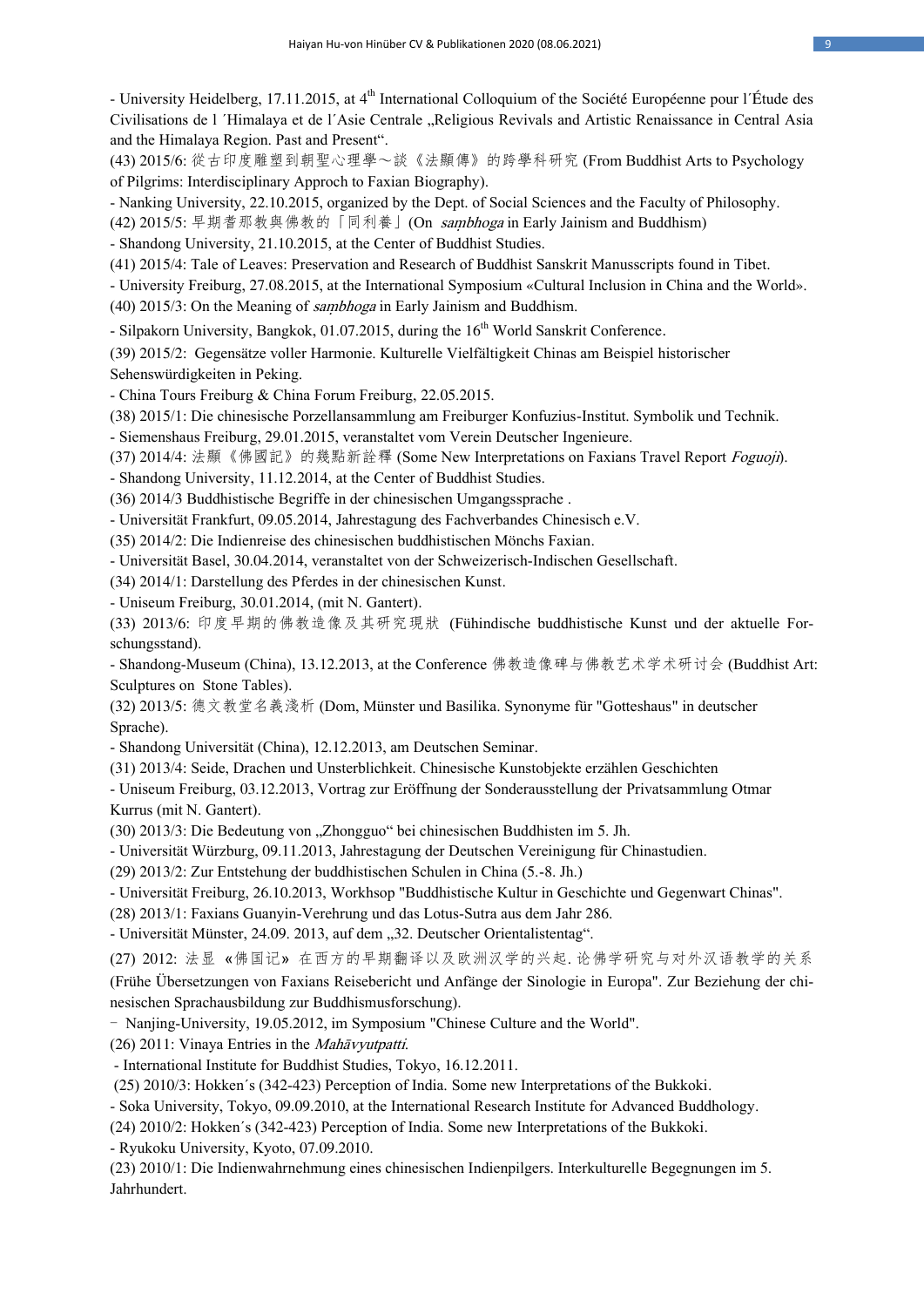- Universität Würzburg, 14.01. 2010, am Institut für Kulturwissenschaften Ost- und Südasiens.

(22) 2009: Grenzerfahrung eines chinesischen Indienpilgers im 5. Jahrhundert.

- Universität Freiburg, 14.12.2009, auf dem Workshop "Sacred Landscapes, Holy Cities: Pilgerschaft und Pilgerorte in den Kulturen Asiens".

(21) 2008: 法顯 《佛國記》中幾點問題的探讨 (Some Remarks to Fa Xian´s Foguoji).

- Renmin-University (Peking), 19.11.2008, at the Institute of Buddhist and Religion Studies.

(20) 2002: Remarks on a Sanskrit Manuscript of the Mūlasarvāstivāda-Prātimokṣasūtra found in Tibet.

- University Chulalongkorn, Thailand, 12.12.2002, at the 13. Conference of the International Association of Buddhist Studies.

(19) 2001/2: Zu den Grenzenbegriffen in Fa Xian´s "Fo Guo Ji".

- Universität Bamberg, 29.03.2001: auf dem "28. Deutscher Orientalistentag".

(18) 2001/1: Aśokas zwei Phasen als Upāsaka. Aśoka und die buddhistische Poṣadha-Zeremonie (II).

- Universität Bamberg, 27.03.2001, auf dem "28. Deutscher Orientalistentag".

(17) 1998/5: Remarks on the Relation between asaṃbhoga and ukkhepanīyakamma.

- University Strasbourg, 16.12.1998, at the Centre d´ étude de l´inde et de ´Asie du Sud.

(16) 1998/4: Der Saṃbhoga bei den Jainas und Buddhisten.

- Universität Bonn, 29.09.1998, auf dem "27. Deutscher Orientalistentag".

(15) 1998/3: Der Mahāyāna-Buddhismus: Entstehung und Bedeutung.

- Universität Münster, 22.06.1998, organized by the "Indologisches Seminar".

(14) 1998/2: Der Mahāyāna-Buddhismus: Entstehung und Bedeutung.

- Universität Freiburg, 20.05.1998, bei der Ringvorlesung "Buddhismus" des Studium Generale.

(13) 1998/1:Chinesische buddhistische Indienpilger als Grenzgänger. Faxian auf der Suche nach dem Vinaya.

- Universität Freiburg, 17.02.1998, auf der ersten Jahrestagung "Grenzgänger" des Sonderforschungsbereiches

"Identität und Alterität", Projekt C2 "Transkulturelle Hermeneutik".

(12) 1997: A Survey of Recent Studies on Early Vinaya (1977-1997).

- University Budapest, 10.07.1997, at the 35. International Congress of Asian and North African Studies.

(11) 1996/2: Some Observations Concerning An Shigao.

- University Leiden, 20.12.1996, at the International Workshop "The Works of An Shigao".

(10) 1996/1: On the Sources of Some Entries in the Mahāvyutpatti. A Contribution to Indo-Tibetan Lexicography.

- University Oxford, 20.02.1996, organized by the Oriental Institute.

(9) 1995/2: Aśoka und die buddhistische Poṣatha-Zeremonie.

- Universität Leipzig,28.09.1995, auf dem "26. Deutscher Orientalistentag".

(8) 1995/1: On the Sources of Some Entries in the Mahāvyutpatti: A Contribution to Indo-Tibetan Lexicography.

- Universität Wien, 21.06.1995, at the "7th Seminar of the International Association for Tibetan Studies" (Schloß Seggau, Österreich).

(7) 1991: Das Anschlagen des Gongs in buddhistischen Klöstern - über einige einschlägige Vinaya-Termini.

- Universität München, 09.04.1991, auf dem "25. Deutscher Orientalistentag".

(6) 1990/2: On Some Philological and Terminological Peculiarities of the Poshadhavastu.

- Universität Wien, 28.08.1990, during the  $8<sup>th</sup>$  World Sanskrit Congress.

(5) 1990/1: Kā kriyā, kaḥ poṣadha? About the Buddhist Confession Ceremony.

- University Sarbonne, 15.02.1990 (in the Musée Guimet, Paris).

(4) 1989: Die Übersetzungs- und Überlieferungsgeschichte des chinesischen Tripiṭaka.

- University Lund, Schweden, 21.04.1989, organized by the Department of Theology and Religious Studies.

(3) 1988: Die Übersetzungs- und Überlieferungsgeschichte des chinesischen Tripiṭaka.

- University Kopenhagen, 21.05.1988, organized by the Institute for East-Asian Studies.

(2) 1986/2: Die Erforschung der Gilgit-Handschriften.

- University Kopenhagen, 14.11.1986, at the Indo-Tibetan Seminar 1986 organized by the Institute of Oriental Philology.

(1) 1986/1: Die Buddhistische Kunst aus Dunhuang (Buddhistisk Kunst i Dun-Huang med lysbrilleder).

- University Kopenhagen,13.11.1986 (Chiko Komatsu Seminars).

§4. Themata der Lehrveranstaltungen (Auswahl): 研究生教学课程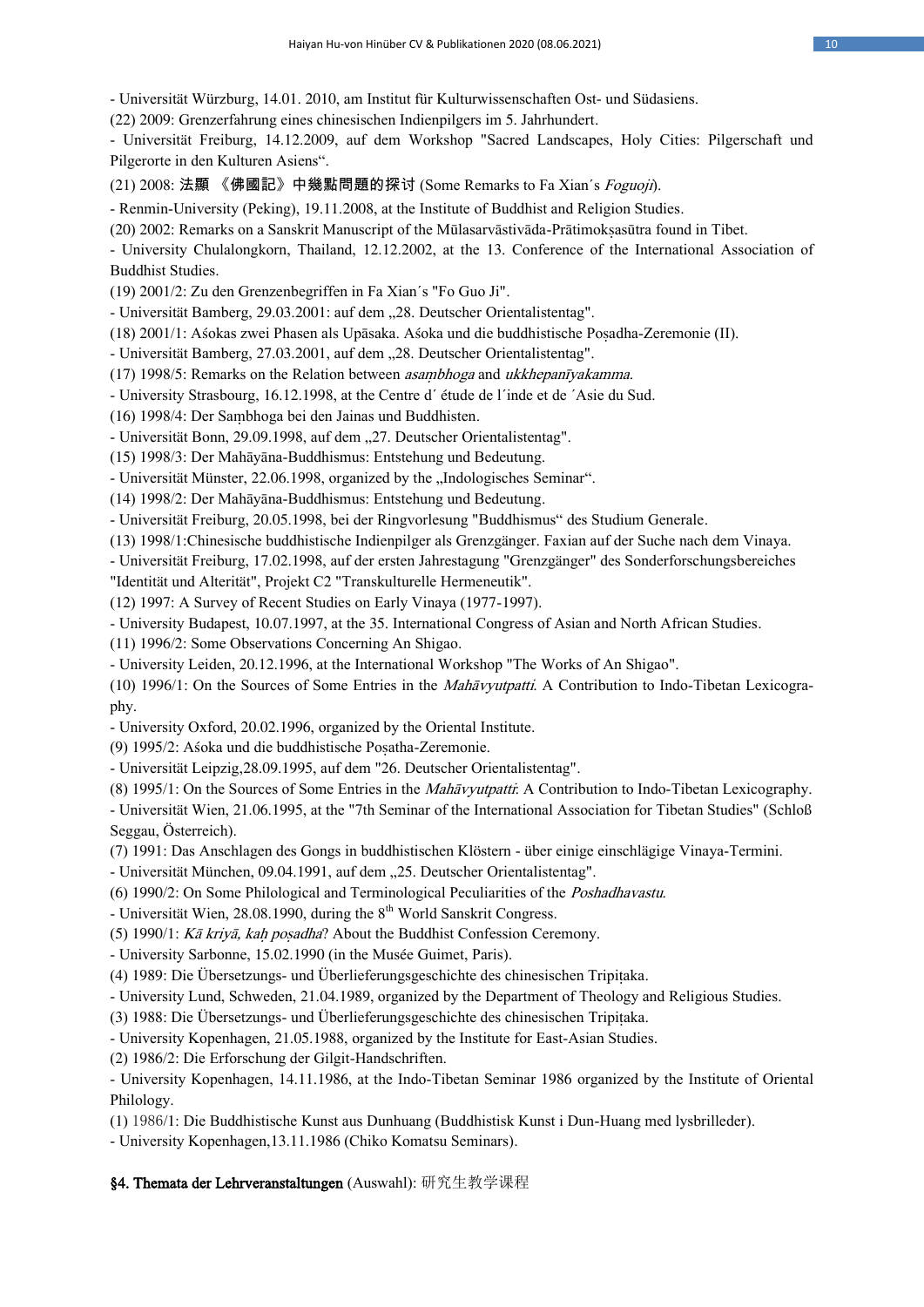### 1997-2011: Am Orientalischen Seminar der Universität Freiburg:

## SS 2011

Vom indischen Avalokiteśvara zur chinesischen Guānyīn. Eine Einführung in die buddhistische Ikonographie. Hauptseminar (2 SWS)

#### WS 2010/2011

Liang Qichao (1873-1929) und die Buddhistmusforschung. Hauptseminar (2 SWS)

## SS 2010

Chinesische Textfunde entlang der Seidenstraße. Hauptseminar (2 SWS)

### SS 2008

Lektüre buddhistischer Rechtsliteratur. Übung (2 SWS)

# WS 2007/2008

(a) Didaktik Chinesisch als Fremdsprache. Kolloquium (2 SWS)

(b) Übersetzung technischer Texte. Übung (2 SWS)

#### WS 2004/05

Deng Yingchao (1904-1992) und die Frauenpolitik der VR China. Hauptseminar (2 SWS)

#### SS 2004

Lektüre eines buddhistischen Textes: Die Fragen des Königs Melinda. Seminar (mit P. Greiner, 2 SWS)

#### WS 2001/2002

Lektüre eines buddhistischen Textes: Nāgārjunas Mahā-Prajñapārmitā-Śāstra.

Seminar (mit P. Greiner, 2 SWS)

#### WS 1999/2000

Lektüre eines klassischen tibetischen Textes: Die Jātaka-Geschichte vom Hausvater Dandin.

Seminar (2 SWS)

### SS 1999

(a) Einführung in das klassische Tibetische IV. Übung (2 SWS)

(b) Li Qingyhao (李清照 1084-1151) und ihre Lyrik. Hauptseminar (2 SWS)

(c) Lektüre eines buddhistischen Textes: Nāgārjunas Da Zhidu Lun. Seminar (mit P. Greiner, 2 SWS)

(d) Klassische chinesische Schriftsprache I und II. Übung (2 SWS), bis WS 2008/09.

(e) Chinesische Umgangssprache I, II und III. Übung (2 SWS), bis SS 2009.

#### WS 1998/99

(a) Einführung in das klassische Tibetisch III. Seminar (2 SWS)

(b) Die Schwiegermutter hat immer Recht: eine Fibel für junge Frauen im klassischen China und heute. Hauptseminar (2 SWS)

(c) Biographie des buddhistischen Mönchs Fa Xian. Seminar (mit P. Greiner, 2 SWS)

#### SS 1998

(a) Einführung in das klassische Tibetisch II. Seminar (2 SWS)

(b) Die buddhistischen Nonnen. Bhiksunīvinaya der Mahāsāmghika-Lokottaravādins. Hauptseminar (2 SWS)

(c) Die chinesische Version der Jātaka-Erzählung vom Kaufmann Simhala im Kārandavyūhasūtra. Seminar (mit Prof. P. Greiner, 2 SWS)

#### WS 1997/1998

Einführung in das klassische Tibetisch I. Seminar (2 SWS)

## 1993-1996: Am Institut für Tibetologie und Buddhismuskunde der Universität Wien

#### WS 1995/1996

Proto-Bengalī:Sanskrit-Handschrift von Jinendrabuddhis Pramānasamuccayatīkā. Übung (1 SWS, im Rahmen der Lehrveranstaltung "Buddhistische Handschriftenkunde")

### SS 1995

Buddhistisches hybrides Sanskrit anhand zweier Vinaya-Texte. Übung (2 SWS, im Rahmen der Lehrveranstaltung "Aśvaghoshas Buddhacarita")

#### WS 1994/95

Aśvaghoṣas Buddhacarita I, mit Einbezug der zentralasiatischen Fragmente in Kuṣāṇa-Brāhmī.